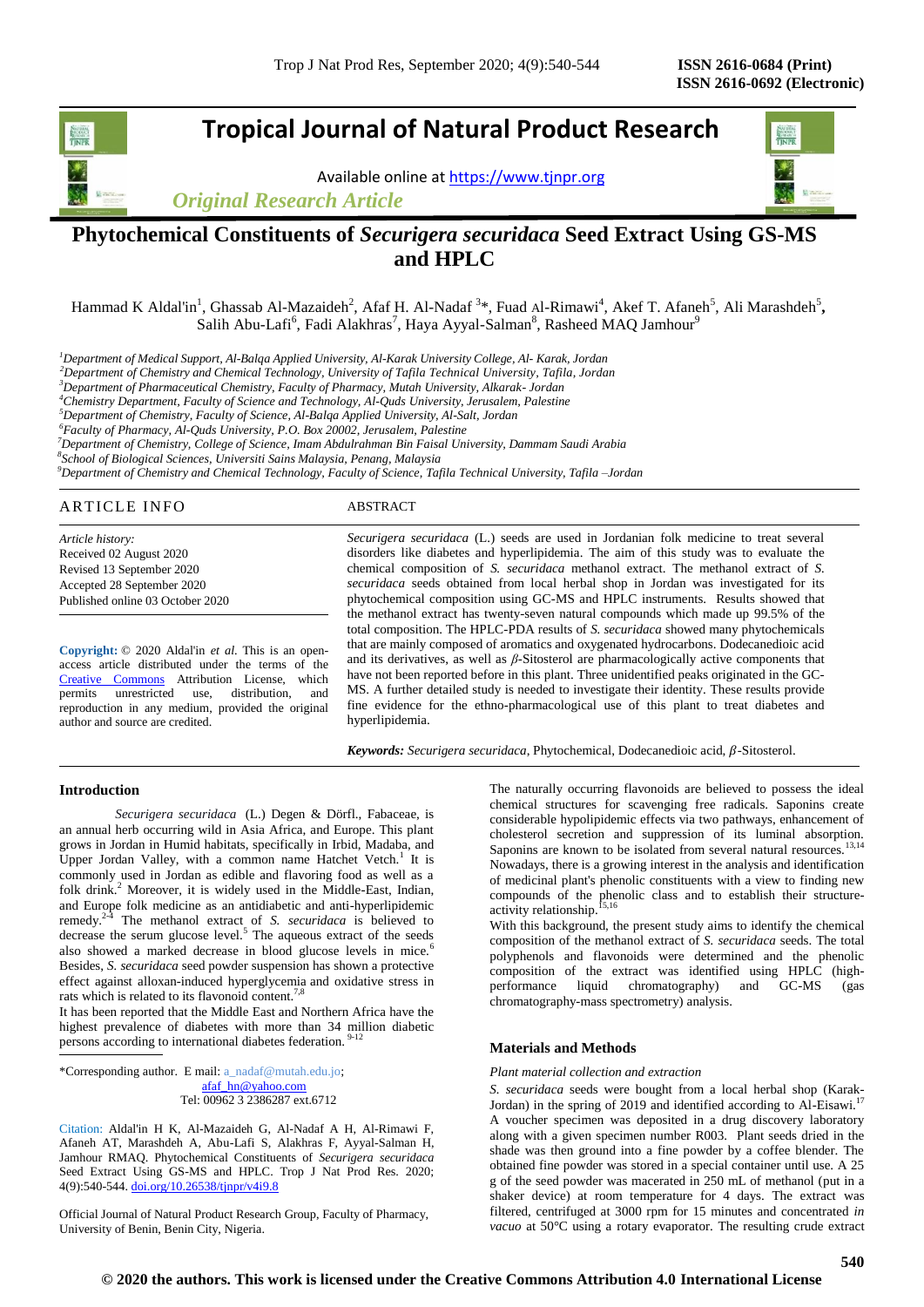was air-dried in the fume hood and stored in the refrigerator at 4°C in a glass container until further use.<sup>18,19</sup>

#### *GC-MS system and analysis*

GC-MS analysis was carried out on an Agilent technology type 6890 GC equipped with a Split- splitless injector and capillary column type of HP-5MS coated with a film 5% of phenylmethyl polysiloxane (30 m x 0.25 mm, 0.25 µm film thickness). The Agilent 6890 GC is equipped with a mass spectrometer type of 5973C Inert MSD (Mass Spec, Mass Spectrometer, Mass Selective Detector, MS, and GC/MS). The temperature of the column oven was programmed as follows: initial temperature was 60°C, increased to 300°C with a ramp of 15 ºC/min, the temperature was held at 300°C for 7 min until all of the elution was completed. The split valves were opened for 3 minutes after 15 seconds to purge the injector. All injections of 1μL volume were made with a 10 μL syringe. Helium was used as the carrier gas with a purity of 99.999% and a flow rate of 1.0 mL/min.<sup>18, 20</sup>

#### *HPLC system and chromatographic conditions*

The HPLC is a Waters Alliance (e2695 separations module), equipped with 2998 Photodiode Array detector (PDA). Data acquisition and control was carried out using Empower 3 chromatography data software (Waters, Germany). The HPLC analytical experiments of the crude extracts of the three samples was run on the ODS column of Waters (XBridge, 4.6 ID x 150 mm, 5  $\mu$ m) with a guard column of Xbridge ODS, 20 mm x 4.6 mm ID, 5 μm. The mobile phase composition is a mixture of acetic acid in water (0.5%) (Solvent A) and acetonitrile (solvent B) ran in a linear gradient mode.

Solvent A descended to 70% (from 100%) in 40 minutes, then to 40% (solvent A) in 20 minutes and finally to 10% (solvent A) in 2 minutes. After that the mobile phase composition stayed constant for 6 minutes and then returned back to the initial conditions in 2 minutes. Before injecting the next sample, system equilibrates for 7 minutes with solvent A. The PDA wavelength range was 210-500 nm. The flow rate was 1 mL/min. Injection volume was 20 mL and the column temperature was set at 25°C.

#### **Results and** D**iscussion**

The methanol extract of *S. securidaca* seeds was investigated using GC-MS as analytical technique. Each constituent in the extract was quantified and identified by matching mass fragmentation patterns against standards such as NIST and Wiley 9 library spectral data. The chromatogram showed twenty-seven peaks with retention time between 5.56 and 24.52 (Figure 1).

The twenty-four components representing 99.46% of the total composition were identified, while three peaks representing 0.54% of total composition were unknown, as presented in Table 1. The analysis revealed that the extract is mainly composed of oxygenated hydrocarbons and aromatics. The major identified compounds were 2- Dodecenedioic acid (43.27%), Unsaturated 3-OH- sebaceous (14.64%), 6-Dodecenedioic acid (14.08%), L-Ascorbic acid (5.61%), Acyl Glucuronides (3.4%), α-D- Glucopyranose (3.34%) N-Butylglycine (2.39%) and 1,3-Propanediol (2.29%).

Figure 2 shows the chromatogram of the crude extract of *S. securidaca* at 284 nm. The eluted compounds detected in the range of 2-26 minutes with the main peak eluted at 5.6 minutes. This indicates the polar and non-polar characteristics of the eluted compounds. The UV-Vis ranges of these compounds were in the range of 210-350 nm.

The major compounds shared two similar wavelength maxima: 280 and 320 nm. Phenolic compounds and flavonoids have this typical absorption range.

Previous studies discovered the presence of various classes of compounds in the seeds of *S. securidaca* using several extraction techniques. $13,17,23$  It is well-known that origin; geographic area; collection date; part used as well as extraction method affect the phytochemical composition for plant extracts.<sup>2</sup>

Garani *et al*. investigated the chemical composition of the hydroalcoholic extract of *S. securidaca* seeds.<sup>23</sup> Their study revealed the presence of saponins, flavonoids, tannins, and alkaloids in *S. securidaca*. The present study used a more specific technique for separation and identification than the general tests used in such studies. 2-Dodecanedioic acid is present with a high percentage (43.3%) as well as 6-Dodecenedioic acid (14.08%) and 3-OH-Sapienic acid acid available in a percentage of about 14%, as shown in Table 1. These acids are C-12 dicarboxylic acid, Salinari *et al*. demonstrated that these components may reduce muscle fatigue and considered as a suitable energy substrate during exercise, as they are rapidly oxidized, and do not stimulate insulin secretion in Type 2 diabetic patients.<sup>24</sup> The current results justify and support the use of *S*. *securidaca* seeds extract for diabetic patients. No previous studies have reported the presence of 2-Dodecanedioic acids as well as 6- Dodecenedioic acid in *S. securidaca* seeds.

Other important component reported here is  $\beta$ -Sitosterol/Sitosterol that is a plant sterol ester. Kaffarnik *et al.*, revealed the use of  $\beta$ -Sitosterol in the treatment of hypercholesterolemia.<sup>25</sup> It lowers cholesterol levels via limiting the amount of cholesterol that enters the body and improves the symptoms in case of benign prostatic hyperplasia. In a previous study, there was a report about the beneficial effect of the hydroalcoholic extract on serum lipid profiles in rats, without reporting the presence of  $\Box$ -Sitosterol.<sup>23</sup> This component supports and explains the use of S. securidaca in folk medicine in addition to these studies.

#### **Conclusion**

In this study, the methanol extract of *S. securidaca* seeds was analyzed by GC-MS and HPLC. The results showed that the crude extract contains numerous phytochemicals. About 27 peaks were identified. The major component is 2-Dodecanedioic acid with a percentage of 43.3, whereas 6-Dodecenedioic acid and 3-OH-Sapienic acid has about 14%. Dodecanedioic acid and its derivatives, as well as  $\beta$ -Sitosterol, were identified as components of seeds extract for the first time. This clarifies the use of *S. securidaca* to treat hypercholesterolemia and some other uses in folk medicine. Other identified constituents are nutrients and micronutrients. Further studies is needed to elucidate the structures of the chemical constituents.



**Figure1:** GC/MS chromatogram of Methanol extract of *Securigera securidaca*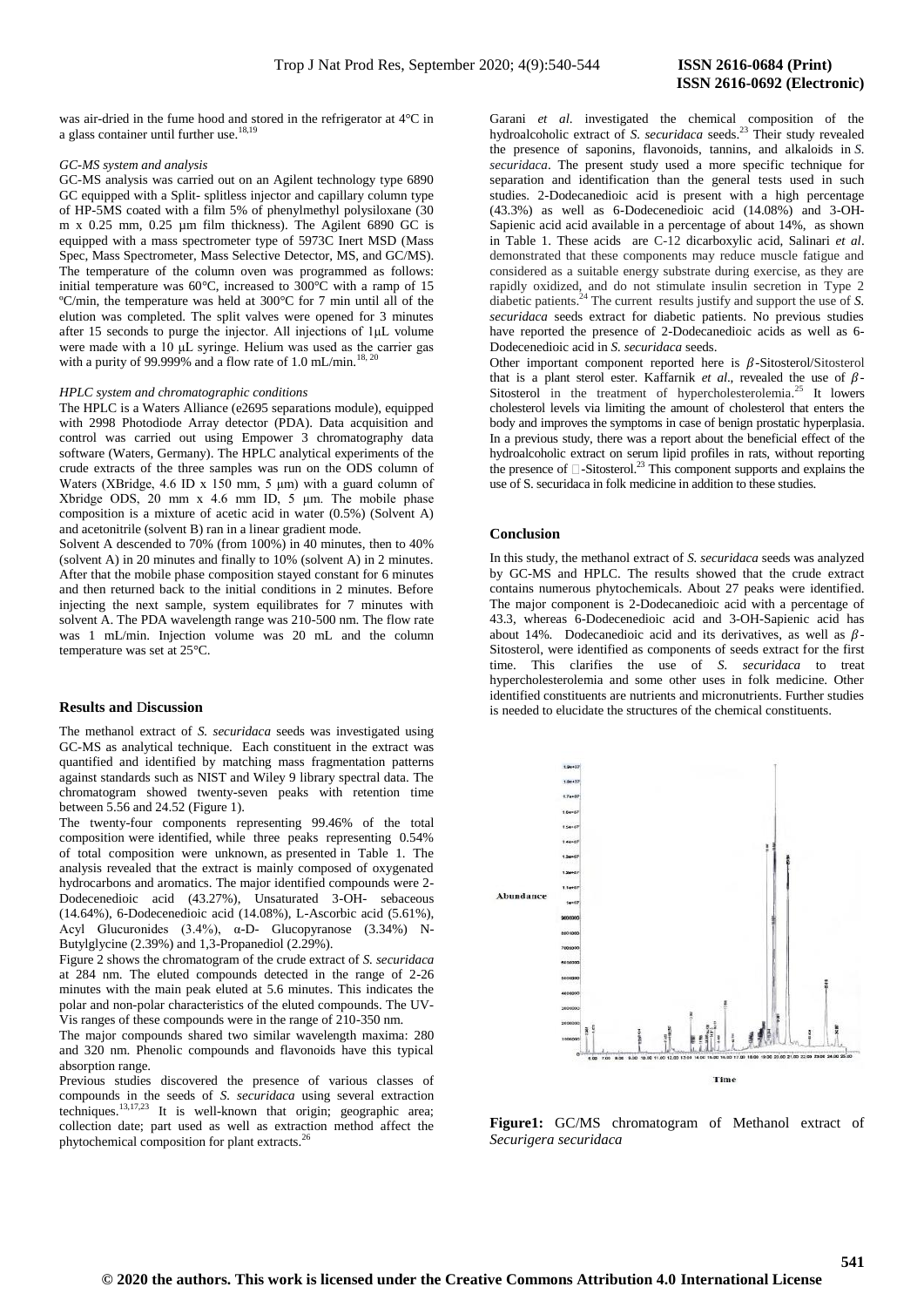



 **Figure 2:** HPLC-PDA chromatogram of crude extract of *Securigera securidaca* at 284 nm (A), Their overlaid UV-Vis spectra (B)

| <b>Compound name</b> | <b>Retention Time</b> | Composition<br>Percentage % | <b>Molecular Formula</b> | <b>Molecular Weight</b><br>g/mol |
|----------------------|-----------------------|-----------------------------|--------------------------|----------------------------------|
| Ethylamine TMS       | 5.56                  | 0.21                        | $C_5H_{15}NSi$           | 117.26                           |
| Unknown              | 6.88                  | 0.11                        |                          | ۰                                |
| 1,3-Propanediol      | 9.49                  | 2.29                        | $C_3H_8O_2$              | 76.09                            |
| Androstan-3-one      | 11.45                 | 0.13                        | $C_{19}H_{30}O$          | 274.4                            |
| N-Butylglycine       | 13.38                 | 2.39                        | $C_6H_{13}NO_2$          | 131.17                           |
| Acyl Glucuronide     | 14.00                 | 3.4                         | $C_6H_9O_7$              | 193.14                           |
| L-Ascorbic acid      | 14.14                 | 5.61                        | $C_6H_8O_6$              | 176.12                           |
| Unknown              | 14.26                 | 0.10                        | $\overline{\phantom{0}}$ | ٠                                |
| 2-Dodecenedioic acid | 14.63                 | 43.27                       | $C_{12}H_{20}O_4$        | 228.28                           |

| Table1: List of chemical components of S securidaca |  |  |  |
|-----------------------------------------------------|--|--|--|
|-----------------------------------------------------|--|--|--|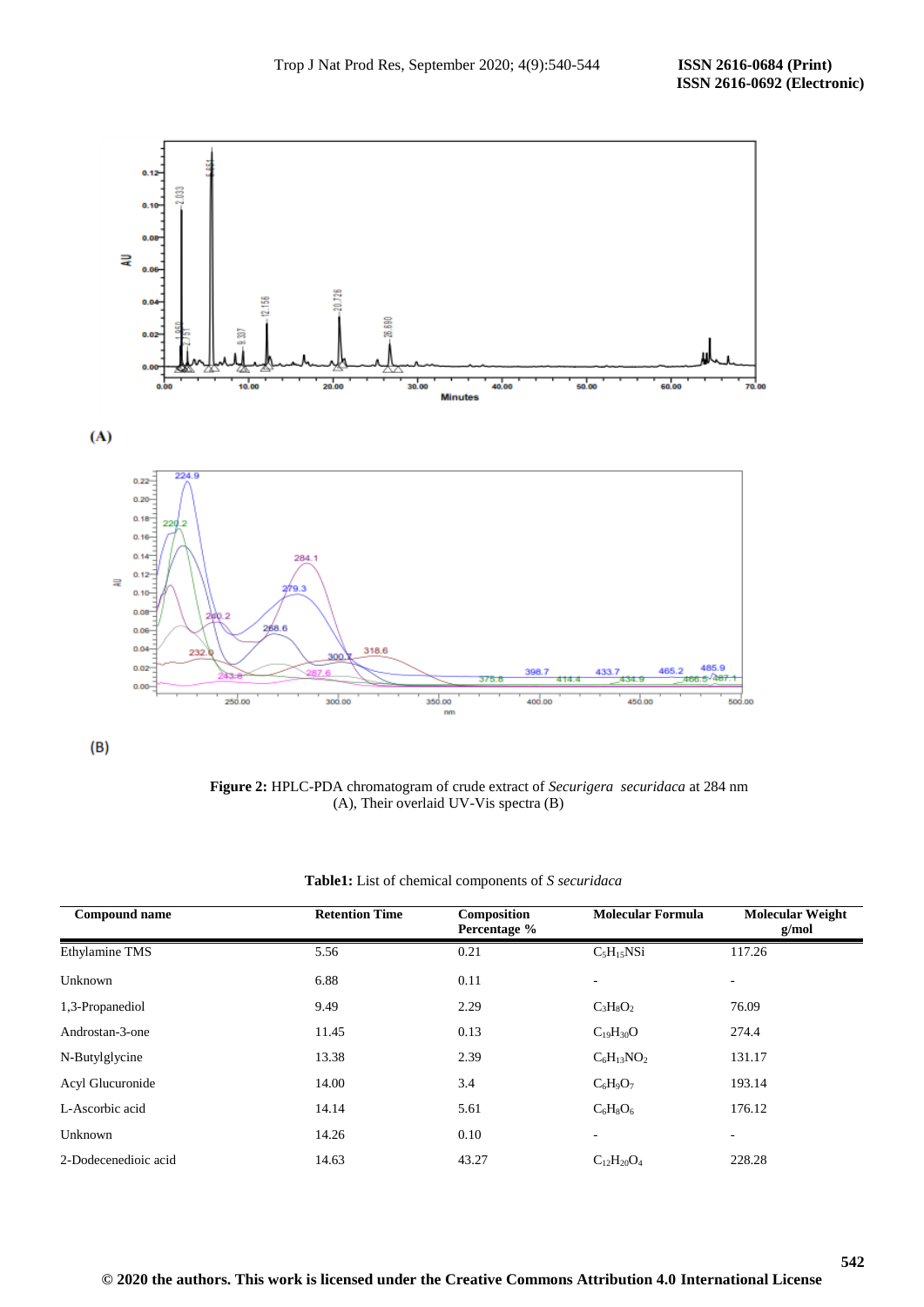## Trop J Nat Prod Res, September 2020; 4(9):540-544 **ISSN 2616-0684 (Print)**

 **ISSN 2616-0692 (Electronic)** 

| 3-OH- Sapienic acid acid         | 14.84  | 14.64 | $C_{16}H_{30}O_3$     | 270.41 |
|----------------------------------|--------|-------|-----------------------|--------|
| Undecanedioic acid               | 14.91  | 0.69  | $\rm C_{11}H_{20}O_4$ | 216.27 |
| 6-Dodecenedioic acid             | 15.19  | 14.08 | $C_{12}H_{20}O_4$     | 228.28 |
| Palmitic Acid                    | 15.45  | 1.47  | $C_{16}H_{32}O_2$     | 256.42 |
| D-Glucuronic acid                | 15.96  | 0.87  | $C_6H_{10}O_7$        | 194.14 |
| Isobutyric acid                  | 16.54  | 1.93  | $C_4H_8O_2$           | 88.11  |
| 3-Hydroxy-tetradecanedioic       | 17.66  | 0.61  | $C_{14}H_{26}O_5$     | 274.35 |
| Tetradecanedioic acid            | 18.28  | 0.24  | $C_{14}H_{26}O_4$     | 258.35 |
| Hexadecanoic acid                | 18.58  | 0.80  | $C_{16}H_{32}O_2$     | 256.42 |
| Phenobarbital                    | 18.88  | 0.94  | $C_{12}H_{12}N_2O_3$  | 232.23 |
| $\alpha$ -D-Glucopyranose        | 19.14  | 3.34  | $C_6H_{12}O_6$        | 180.16 |
| Unknown                          | 19.64  | 0.33  |                       |        |
| 2,6,10,14,18,22-Tetracosahexaene | 19.85  | 0.14  | $C_{24}H_{36}O_2$     | 356.5  |
| D-glucose                        | 20.30  | 0.22  | $C_6H_{12}O_6$        | 180.16 |
| Maltose                          | 21.09  | 0.12  | $C_{12}H_{22}O_{11}$  | 342.3  |
| $\alpha$ -Tocopherol             | 22.27  | 1.26  | $C_{29}H_{50}O_2$     | 430.7  |
| $\beta$ -Sitosterol              | 24.52  | 0.36  | $C_{29}H_{50}O$       | 414.7  |
| Total identified components      | 99.46% |       |                       |        |
| Unknown components               | 0.54%  |       |                       |        |

## **Conflict of interest**

The authors declare no conflict of interest.

#### **Authors' Declaration**

The authors hereby declare that the work presented in this article is original and that any liability for claims relating to the content of this article will be borne by them.

#### **Acknowledgements**

The authors thank Deanship of Scientific Research Al-Balqa Applied University.

## **References**

- 1. Jordan plant red list, Publisher: Royal Botanic Garden, Jordan ©2017 Royal Botanic Garden. 2017. 416 p.
- 2. Yoona K, Keogh J, Clifton P. Polyphenols and Glycemic Control. Nutrients. 2016; 8 (1):17-44.
- 3. Porchezhian E and Ansari S. Effect of Securigera securidaca on Blood Glucose Levels of Normal and Alloxan-Induced Diabetic Rats. Pharm Biol. 2008; 39(1):62–64.
- 4. Azarmiy Y, Zakheri A, Alaf A, Fathiazad F, Fakhrjou A, Andali S, Maaleki D, Babaei, Garjani A. The effect of total extract of *Securigera securidaca* L. seed on thoracic aorta function in nigh-fat fed rats. Pharm Sci. 2009; 15:83–92.
- 5. Zahedi-Asl S, Marahel H, Zaree B. Study of the effect of chloroformic extract of *Securigera securidaca* on serum glucose level and liver glycogen content of mice. J.Kerman Univ Med Sci. 2005; 12:32–38.
- 6. Ali A, Mohamed M, Kamel M, Fouad M, Spring O. Studies on *Securigera securidacea* (L.) Fabaceae) seeds, an antidiabetic Egyptian folk medicine. Pharmazie. 1998; 53(10):710-715.
- 7. Mahdi P, Mohammad E, Ali-Akbar M,Karim P. Tostudythe effects of *Securigera securidaca* (L.) seed against alloxaninduced hyperglycemia. J Med Plants Res. 2011; 5(14):3188–3191.
- 8. Rehman K, Al-Gubory K, Laher I, Akash M. Dietary Polyphenols in the Prevention and Treatment of Diabetes Mellitus. Nutrit. Antioxid. Ther Treat Perspec. 2017;1: 377- 395.
- 9. Kim J, Ju B, Choi W, Kim S. Hypoglycemic and antihyperlipidemic effect of four Korean medicinal plants in alloxan-induced diabetic rats. Am J Biochem Biotechnol. 2006; 2:154-160.
- 10. Xiao J, Hogger P. Dietary polyphenols and type 2 diabetes: current insights and future perspectives. Curr Med Chem. 2015; 22(1):23-38.
- 11. Lin D, Xiao M, Zhao J, Li Z, Xing B, Li X, Kong M, Li L, Zhang Q, Liu YChen H, Qin W, Wu H, Chen S. An Overview of Plant Phenolic Compounds and Their Importance in Human Nutrition and Management of Type 2 Diabetes. Mol. 2016; 21(10):E1374.
- 12. Bahadoran Z, Mirmiran P, Azizi F. Dietary polyphenols as potential nutraceuticals in management of diabetes: a review. J Diabet Metab Disord. 2013; 12:43-51.
- 13. Garjani A, Fathiazad F, Zakheri A, Akbari N,Azarmie Y, Fakhrjoo A, And alib S, Maleki-Dizaji N. The effect of total extract of *Securigera securidaca* L. seeds on serum lipid profiles, antioxidant status, and vascular function in hypercholesterolemic rats. J Ethnopharmacol. 2009; 126(3):525-532.
- 14. Diabetes Atlas IDF. 5thed. International Diabetes Federation, Brussels, Belgium, 2011.